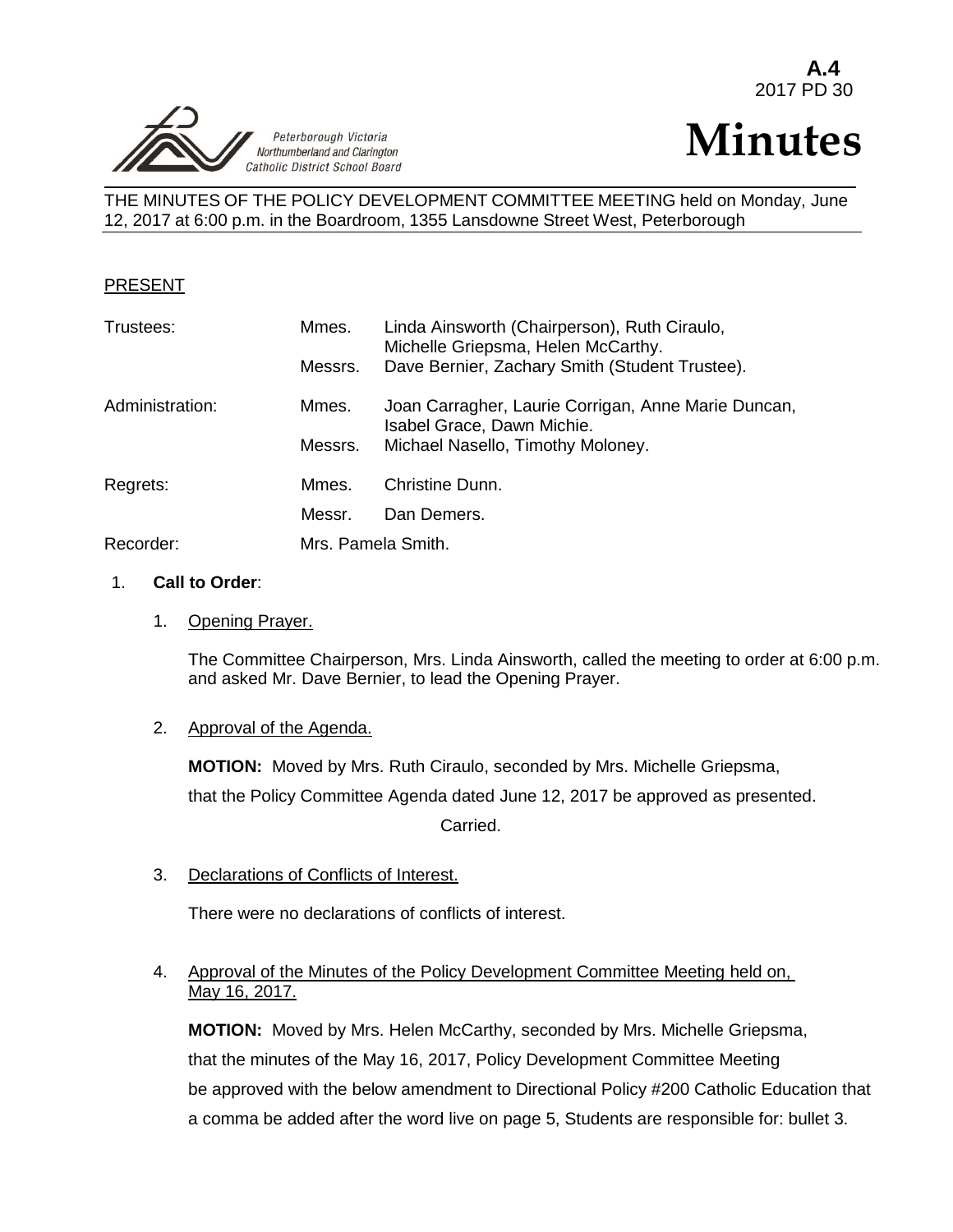#### **Students are responsible for:**

- becoming *active participants in the process of Catholic education*.
- growing into and developing who they are as created by God and developing the talents they have been given.
- bringing *the best of themselves to the society* in which they live, in fulfillment of the Catholic Graduate Expectations.

#### Carried.

5. Business Arising from the Minutes. There was no business arising from the minutes.

#### **B. Presentations/Recommended Actions**:

1. Draft Administrative Procedure – Mandated Alternate Educational Settings #911 (New)

Mrs. Anne Marie Duncan, Superintendent of Learning/Special Education Services, presented the draft Directional Policy - Mandated Alternate Educational Settings #911, which is a new Administrative Procedure and answered questions.

Trustees suggested the below amendments to the document:

#### **ACTION REQUIRED/GUIDELINES:**

The Peterborough, Victoria, Northumberland and Clarington Catholic District School Board believes that effective learning environments must be safe for students, staff, parents, clergy, volunteers and visitors. In some cases the principal may need to prevent individual students from accessing the school or classes to ensure a safe environment for all, while maintaining appropriate programming and supports for all students.

**Behavioural:** Extreme behavioural concerns sometimes stem from needs that require a student to be excluded exclusion of a student until more information is collected (e.g., report from a physician or psychologist) in order to plan an educational program that meets the student's needs. Sometimes there needs to be successful intervention from healthcare professionals before the student can return to school.

Excluding students based on behavioural concerns is not to be confused with the disciplinary provisions found in Part XIII of the Education Act. PPM145 (Progressive Discipline and Promoting Positive Student Behaviour) stresses the need to build on strategies to maintain student behaviours that are conducive to learning and that do not place anyone in the school at risk.

When considering exclusion, there must be conditions outlined in an exclusion letter **(Appendix A)** to parents/guardians/adult students to facilitate the student's return to school or another appropriate placement. The conditions need to be reasonable, realistic and in the best interest of the student. In some cases, the conditions can be modified as more information, for example a report from a medical practitioner, is received. The school team, in communication with parents, is encouraged to meet frequently to review the status of the conditions. In some cases, the exclusion may overlap the end of one school year and the beginning of another school year, or may begin prior to entering school.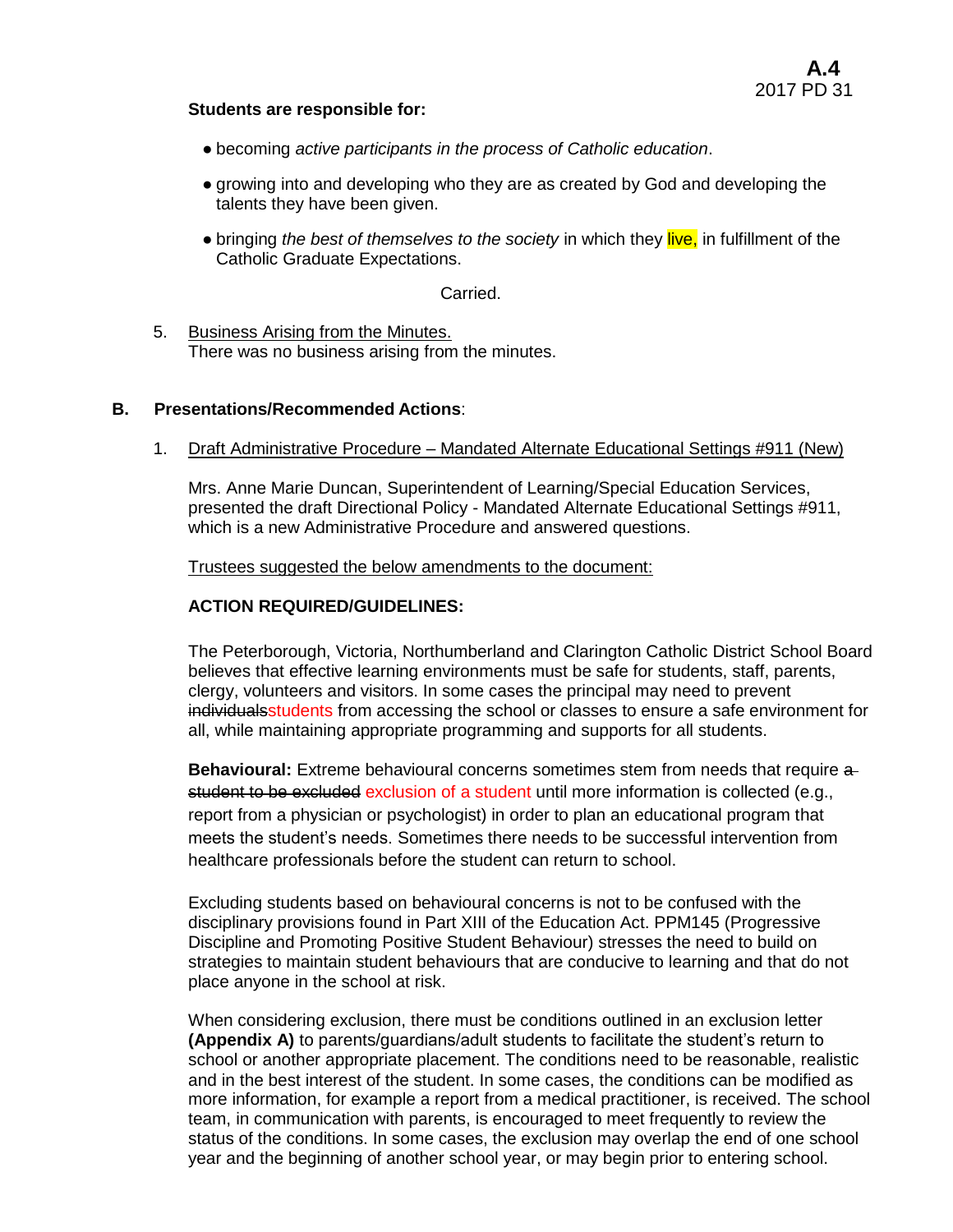In order to appeal the decision to exclude a student, the parent/guardian or adult student must write to the Superintendent of Learning – Safe Schools, to include the specific reasons for the appeal, including why they believe that the exclusion should not have been imposed.

**MOTION:** Moved by Mr. Dave Bernier, seconded by Mrs. Helen McCarthy, that the new Administrative Procedure – Mandated Alternate Educational Settings #911 that will fall under Directional Policy Safe and Accepting Schools #900 be received and posted Carried.

# 2. By-Law Review re: Open Question Period at Board Meetings.

Mr. Michael Nasello, Director of Education, informed Trustees that Open Question Period at Board Meetings is not required by law.

The Board discussed that public delegations can request to present at Board Meetings as well Trustees are very accessible via telephone and email.

**MOTION:** Moved by Mrs. Michelle Griepsma, seconded by Mrs. Helen McCarthy,

that the Board Agenda item – Open Question Period, be removed from the Board Agenda and the Board By-Laws be updated to reflect this change and that the revised Board By-Laws be brought to the June 27, 2017 Board Meeting.

Carried.

# **C. Information Items**:

1. Policy Development Committee Meeting Dates 2017-2018.

Mr. Michael Nasello, Director of Education, shared the meeting dates for 2017-2018 and indicated that the meetings are scheduled 6:30-8:30 p.m.

# **D. Next Meeting**:

- 1. Tuesday, October 3, 2017 6:30-8:30 p.m.
- 2. Selection of Member for Opening Prayer Mrs. Helen McCarthy.
- 3. Selection of Member for Closing Prayer Mrs. Ruth Ciraulo.